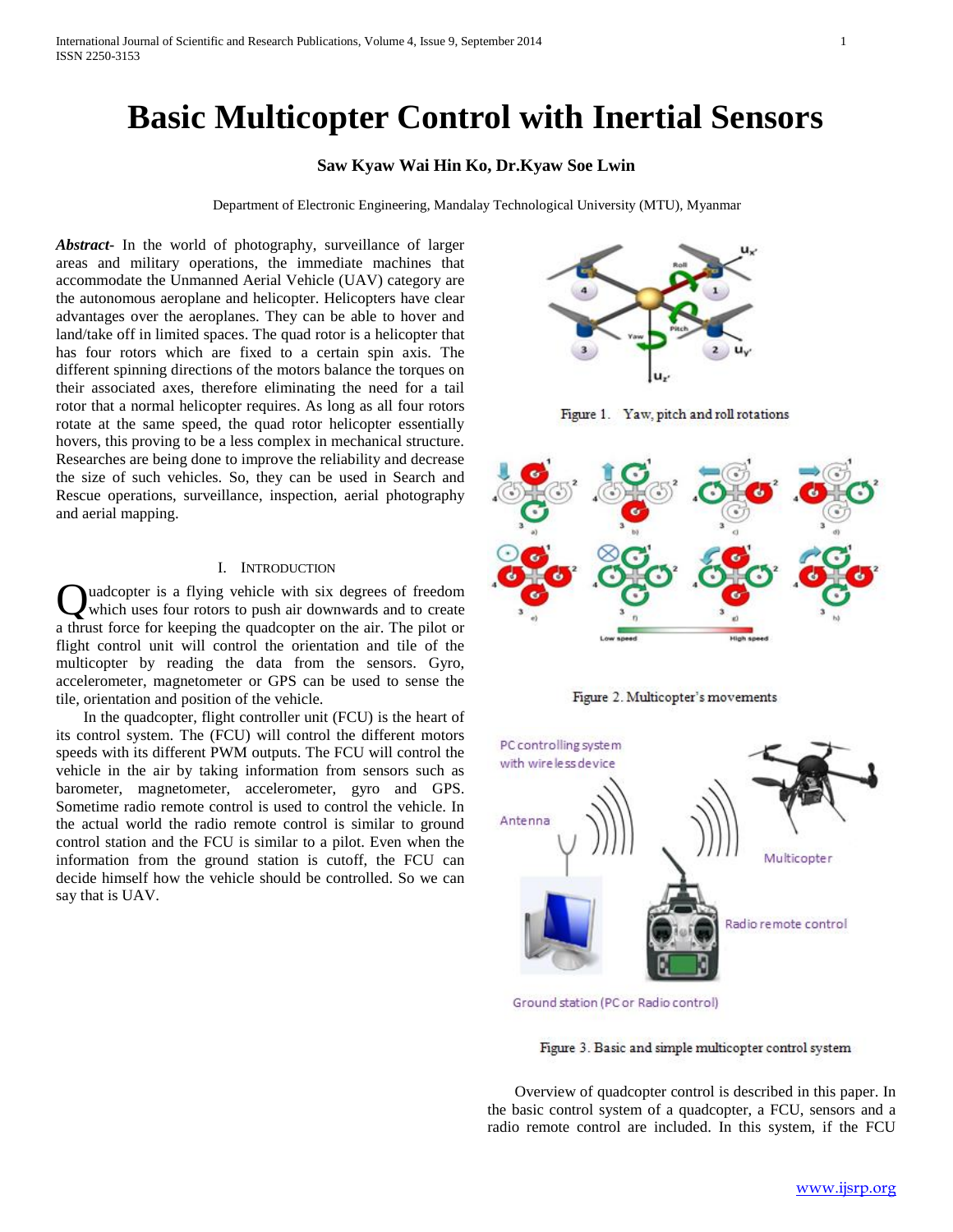receives the command from the ground station, it can be able to place the vehicle at the exact position.

#### II. CONTROL ARCHITECTURE

 In designing the control system, control architecture plays as an important role and there are several issues, which have to be considered, such as efficiency, cross-coupling, responsiveness and complexity. There are several control systems. Among them, PID is one of the common used and powerful control systems because of its simplicity and reliability. PID algorithms will try to control the output of a system by minimizing the errors between the desired point and actual point. Proportional, integral and derivative are three terms which make up PID control and they are applied to each axis.



**Overview PID Controller structure**

 There are two PID loops, inner loop and outer loop. The inner loop is for rate correction and the outer loop for angle errors correction. So, the quadcopter will approach to the desired angle by adjusting each rate of every axis.

#### III. PID TUNING

 Applying the PID algorithm may be easy, but the main challenge for PID control is tuning its constants  $(K_p, K_i, K_d)$ . By tunning the constants we will ensure that the system behaves in a desired manner by reducing the errors as small as possible. There

are several methods in which PID can be tuned. They are Ziegler Nichols (Open and Closed loop) method, and Trial and Error method.

 Tunning with trial and error method is very simple and easy for anyone and it can be done on the stand or string with the help of GUI before flying. After the PID tuning before flying, it is required to tune the PID controller while flying in the air. By mean of this, the quadcopter will be able to face or response the disturbances in the air.



**Tuning GUI for user**



**Testing on the string and the stand**

#### IV. SENSOR FILTERING AND ALTITUDE ESTIMATION

 MPU6050 is chosen for sensing angles and rates due to low cost and its low power consumption and in which three axis MEMS accelerometer and gyro contained in a single chip.

 Attitude estimation and sensor filtering are also important for a quadcopter because of the vibration effects produced by the great speed of four motors. For this purpose, a variety of sensor effects are used for estimation to get exact attitude and rate of the vehicle. This is called sensors fusion. Sensors fusion is a challenging technical barrier because it must take place in nearreal time in order to be useful for stabilization. Hence, some considerations had to be taken into account when looking at various filtering methods to be used for sensor fusion. Simplicity and low computation complexity are the primary concern for choosing the algorithm.



**Noise effects due to motor speed**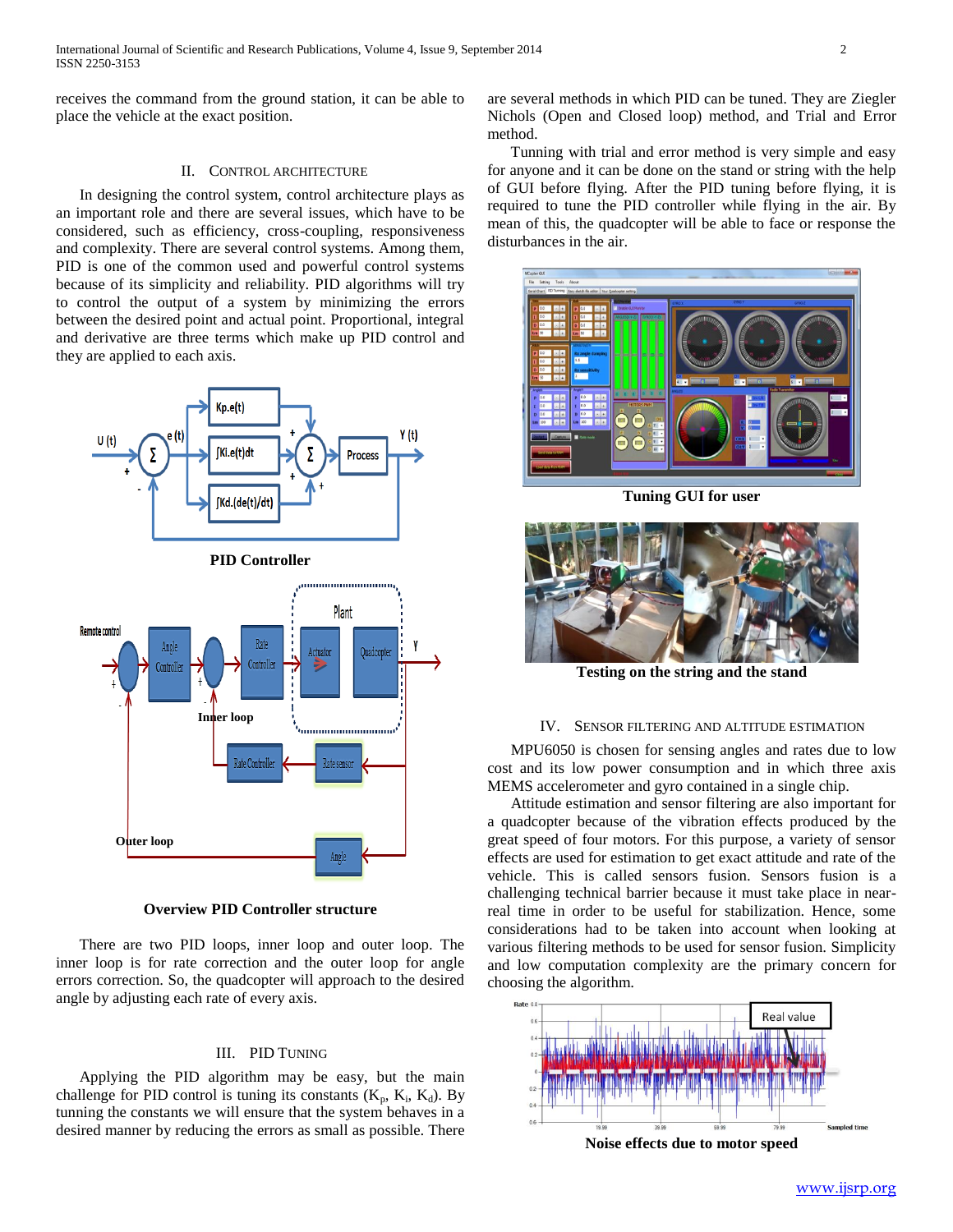Figure-7 shows the noise produced by the grate speed of motors. The real values of rate should be at zero but it is vibrating between  $+/-0.6$ . This will cause difficulties to set Dgain because of its fast response. So, that noise should be removed and smooth before inputting to the PID controller.

 The most common attitude estimation algorithms are Extended Kalman Filter, Non-linear and Linear Complementary filter and weighted average Infinite Impulse Response (IIR) filter. Sometime, median filter, low pass filter and high pass filter are also used to remove vibration effects.

## V. KALMAN FILTER



 The kalman filter works into two steps by prediction and Correction. From figure, let *p* and *v* be three-dimensional (3-D) position and velocity in earth-fixed frame, q the quaternion, and *b* the gyro bias. Let  $R_{eb}(q)$  and  $\Omega(q)$  be rotation matrix that converts body-fixed frame to earth-fixed frame and quaternion rates matrix, respectively, as a function of the unit quaternion. Let *a* stand for linear acceleration in body fixed frame and ω is the angular velocity in body-fixed frame. Then, the state equation in discrete time can be written as

$$
x_{k} = \begin{bmatrix} p_{k} \\ v_{k} \\ q_{k} \\ b_{k} \end{bmatrix} = \begin{bmatrix} v_{k-1} \\ \mathbf{R}_{eb}(q_{k-1}) \cdot a_{k-1} \\ \frac{1}{2} \Omega(q_{k-1}) \cdot \omega_{k-1} \\ w_{b,k-1} \end{bmatrix} .
$$
 (1)

In this equation, the gyro bias *b* is modeled with noise  $\omega_b$ . The system input *u* consists of measurements of angular velocity *ω*<sup>m</sup> and linear acceleration *am*:

$$
u_k = \begin{bmatrix} \omega_{m,k} \\ a_{m,k} \end{bmatrix} = \begin{bmatrix} \omega_k - w_{\omega,k} + b_k \\ a_k - w_{a,k} - R_{cb}^T(q_k)[0 \text{ og}]^T \end{bmatrix},
$$
(2)

Where  $w_{\omega}$  and  $w_{\alpha}$  represent noise and g is gravitational acceleration. Substitution of (2) into (1) yields the following nonlinear model:

$$
x_k = f(x_{k-1}, u_{k-1}) + w_{k-1}
$$
  
= 
$$
\begin{bmatrix} v_{k-1} \\ R_{eb}(q_{k-1})(a_{m,k-1} + w_{a,k-1}) + [0 \ 0 \end{bmatrix}^T
$$

$$
= \begin{bmatrix} 1 \\ \frac{1}{2}\Omega(q_{k-1})(\omega_{m,k-1} + w_{a,k-1} - b_{k-1}) \\ w_{b,k-1} \end{bmatrix},
$$
 (3)

Where  $W_{k}$ [ $W_{\omega k}$ , $W_{\omega k}$ , $W_{b,k}$ ]<sup>T</sup> is process noise. The nonlinear measurement model is (omit time index k for notational simplicity).

$$
z_k = h(x_k) + v_k = \begin{bmatrix} p \\ v \\ m_b \\ h_b \end{bmatrix} = \begin{bmatrix} p \\ v \\ \mathbf{R}_{eb}^T(q)m_e \\ -P_z \end{bmatrix}, \tag{4}
$$

Where  $m_b$  is the measurement of the magnetic field of the earth  $m_e$  in body frame,  $h_b$  is the height measured by the barometric sensor reading  $P_z$ , and  $v_k$  is the measurement noise. The states are estimated by the standard EKF algorithm and measurements from accelerometers, gyroscopes and magnetometers are fused to estimate the states.

#### VI. LINEAR COMPLEMENTARY FILTER

 Linear complementary filter on each axis of the accelerometer and gyroscope is shown in Figure-9. It is designed to fuse multiple independent noisy measurements of the same signal that have complementary spectral characteristics. Let  $y<sub>u</sub>$  be the rate measurement of the angle  $\theta$  and  $y_x$  the angle measured by accelerometer. The complementary filter to estimate the angle  $\theta$  is given by

$$
\hat{\theta} = y_u + k_p (y_x - \hat{\theta}),\tag{5}
$$

Where  $\hat{\theta}$  represents the estimate of  $\theta$  and  $k_p$  is a gain that determines crossover frequency. This complementary filter assumes that there is no steady-state estimation error. Nevertheless, in practice, the gyro bias changes over time. To compensate for this, an integrator is added to obtain the following:

$$
\hat{\theta} = y_u - \hat{b} + k_p(y_x - \hat{\theta}),\tag{6}
$$

$$
\hat{b} = -k_I (y_x - \hat{\theta}). \tag{7}
$$



 The two type of complementary filter(without bias compensation and with bias compensation)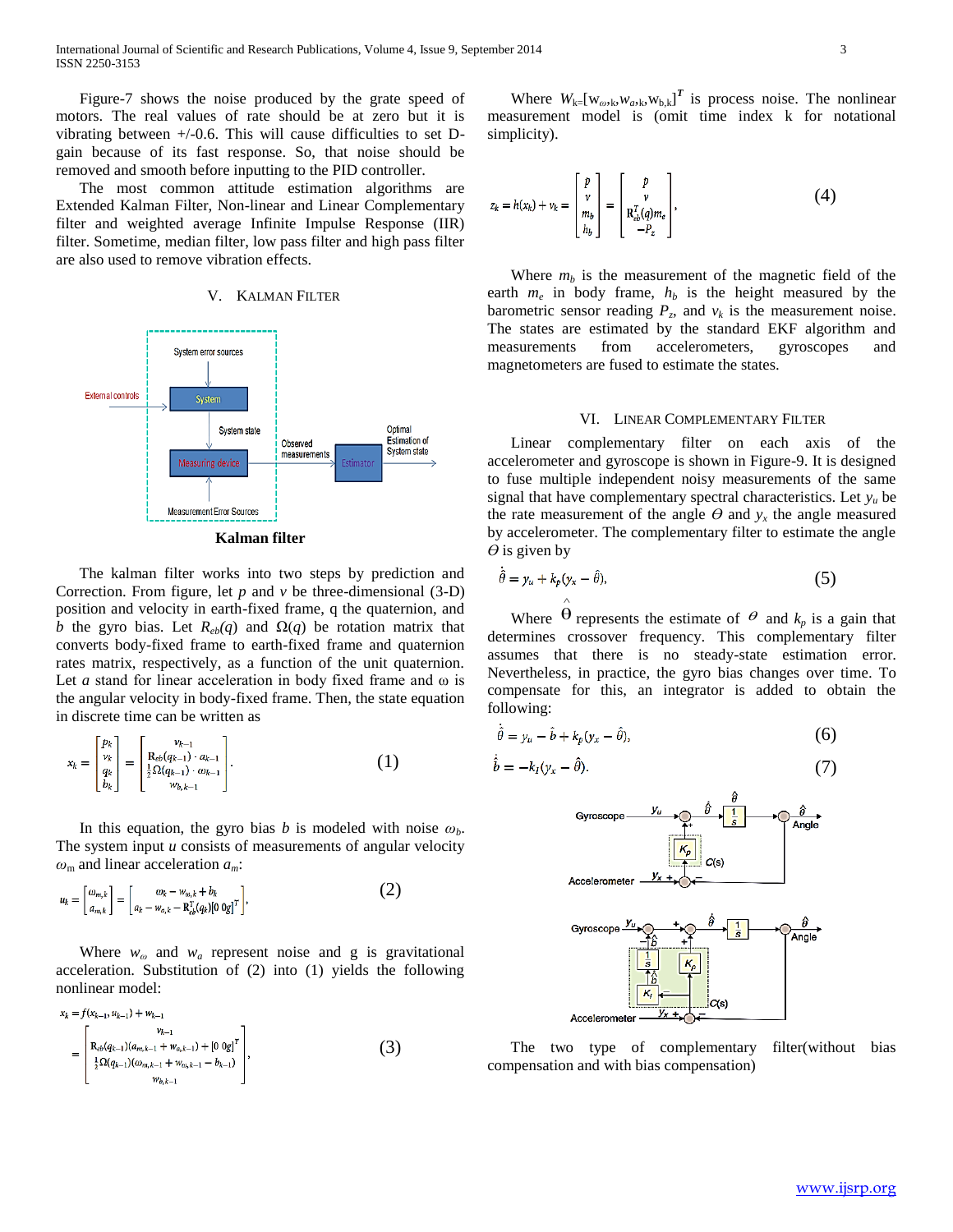

**COM and Kalman filter comparasion graph**

 By this figure, the output results of complementary filter and kalman filter are similarly. So, complementary filter can also be choosen to reduce computation complexity.



 The next problem for filtering process is its delay. Figure-11 shows the raw value and filtered value. In which the value is smooth but it late with some delay due to its filtering process. So, it is need to be considered to reduce this delay as much as possible. If not the controller will react lately and it will produce lower frequency oscillation and never reach to the setpoint.

#### VII. PARTS REQUIREMENTS FOR BASIC UAV QUADCOPTER

 The basic requirements for a basic quadcopter control system testing are shown in figure-12.



**Figure 13. Parts requirements to built a simple multicopter**

## VIII. QUADCOPTER USING ARDUINO UNO AND MPU6050

 Quadcopter project using MPU6050 sensor and Arduino Uno is shown in figure. This project includes GUI (for PID tunning and real time debugging), quadcopter and Radio control. The users can choice the controller mode (Rate mode or Angle correction mode). At rate mode; the controller will control the quadcopter with only inner loop and at angle correction mode; the controller will control the quadcopter with outer loop and inner loop combination.



**Complete controller board**



**Quadcopter tunning GUI written iny visual basic**